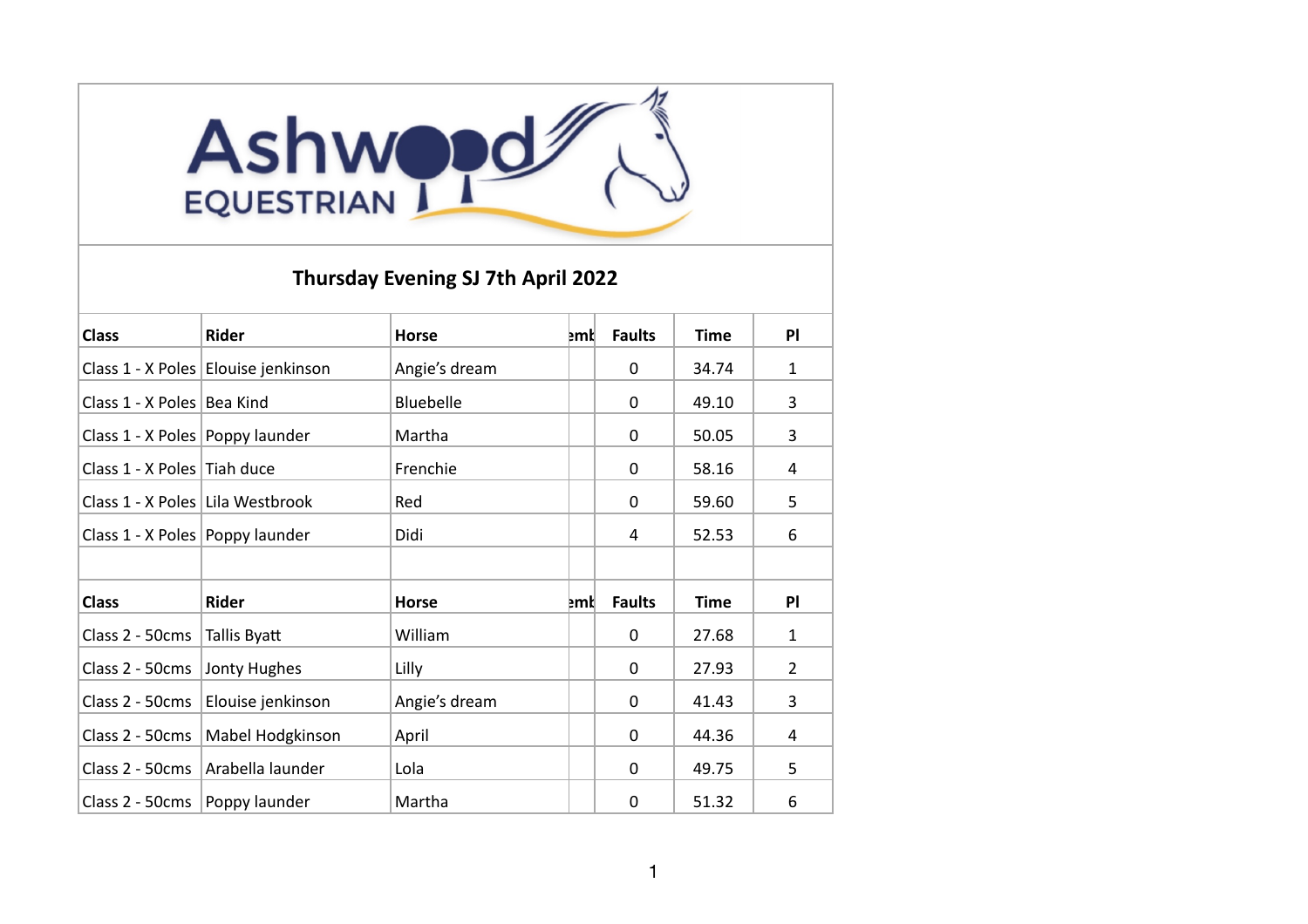| Class 2 - 50cms | Jessica Bishton               | Lyndhurst Master   |     | 0             | 55.70       |                |
|-----------------|-------------------------------|--------------------|-----|---------------|-------------|----------------|
| Class 2 - 50cms | Poppy launder                 | Didi               |     | 0             | 56.0        |                |
| Class 2 - 50cms | Sophie Coupe                  | Magic              | Υ   | 4             | 40.15       |                |
| Class 2 - 50cms | Jonty Hughes                  | Ceri               |     | E             |             |                |
| Class 2 - 50cms | <b>Beatrice Meredith-Mahn</b> | Frankie            |     |               |             |                |
|                 |                               |                    |     |               |             |                |
| <b>Class</b>    | <b>Rider</b>                  | <b>Horse</b>       | ⊵mt | <b>Faults</b> | <b>Time</b> | PI             |
| Class 3 - 60cms | Tallis Byatt                  | William            |     | 0             | 26.31       | 1              |
| Class 3 - 60cms | Mabel Hodgkinson              | April              |     | 0             | 36.40       | $\overline{2}$ |
| Class 3 - 60cms | Arabella launder              | Lola               |     | 0             | 45.85       | 3              |
| Class 3 - 60cms | Demi                          | Opal               |     | 0             | 50.04       | 4              |
| Class 3 - 60cms | Jessica Bishton               | Lyndhurst Master   |     | 4             | 36.01       | 5              |
| Class 3 - 60cms | Siena Dove                    | Bert               |     | 4             | 40.56       | 6              |
| Class 3 - 60cms | Sophie Coupe                  | Magic              | Υ   | 4             | 41.14       |                |
| Class 3 - 60cms | Jonty Hughes                  | Lilly              |     | 4             | 48.96       |                |
| Class 3 - 60cms | <b>Ellen Cambidge</b>         | Gizmo              |     | 4             | 52.06       |                |
| Class 2 - 50cms | Zoe Urwin                     | Dusty              |     | 4             | 53.70       |                |
| Class 3 - 60cms | Mollierae wintle              | Lord of the Dance  |     | E             |             |                |
| Class 3 - 60cms | Sarah Lees                    | Lidsberg duke      |     | E (EOC)       |             |                |
| Class 3 - 60cms | <b>Beatrice Meredith-Mahn</b> | Frankie            |     |               |             |                |
| Class 3 - 60cms | Helen scragg                  | Bazaars silver     |     |               |             |                |
| Class 3 - 60cms | Vickie cooper samios          | <b>Equus lilly</b> | Y   |               |             |                |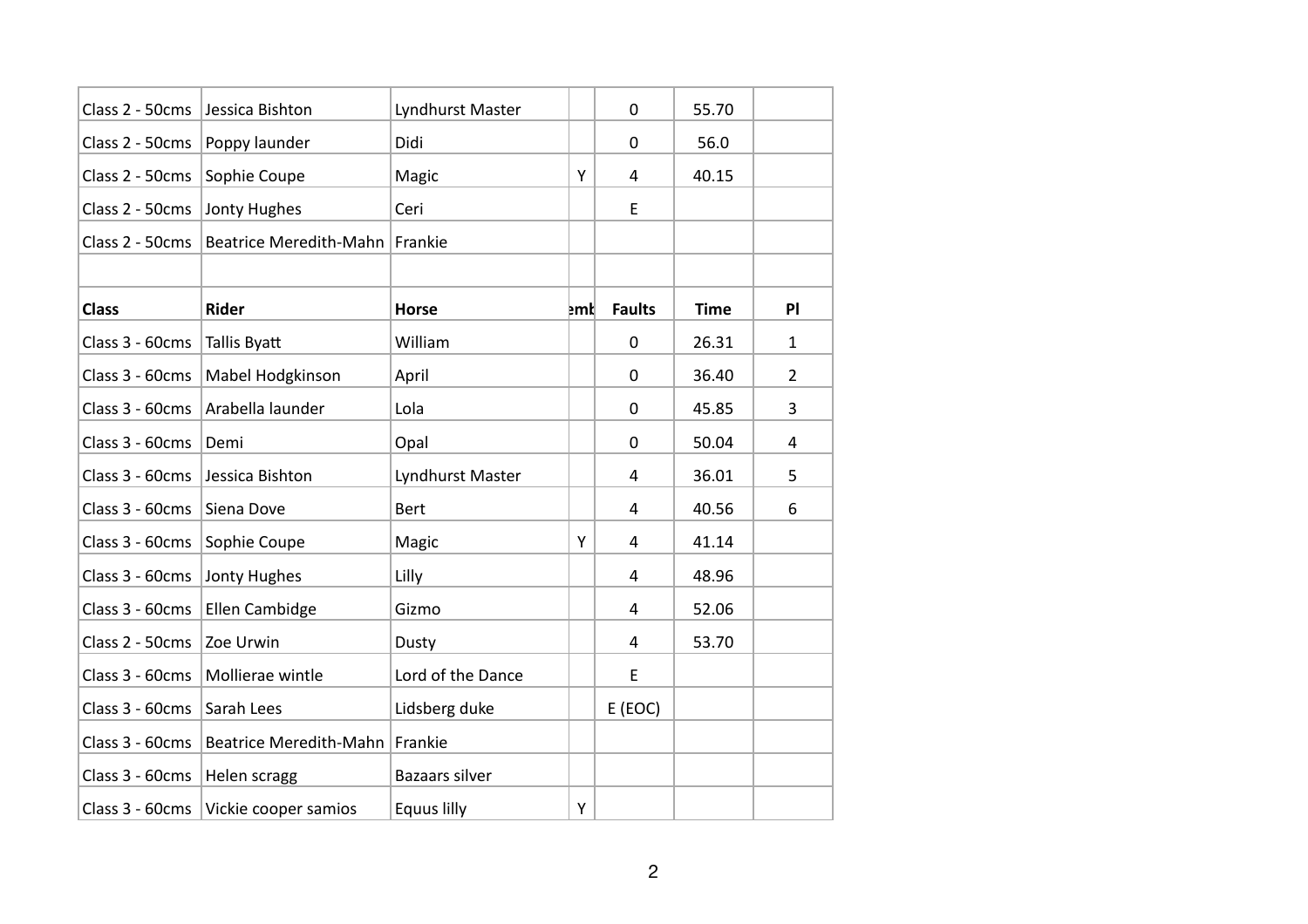| <b>Class</b>    | <b>Rider</b>                   | <b>Horse</b>           | ⊧ml | <b>Faults</b> | <b>Time</b> | PI             |
|-----------------|--------------------------------|------------------------|-----|---------------|-------------|----------------|
| Class 4 - 70cms | Siena Dove                     | Prancer                |     | 0             | 39.15       | $\mathbf{1}$   |
| Class 4 - 70cms | Heidi O'Neill                  | Darcy B                | Y   | 0             | 41.88       | $\overline{2}$ |
| Class 4 - 70cms | Amélie Medford                 | <b>Fernville Max</b>   |     | 0             | 44.05       | 3              |
| Class 4 - 70cms | Rachel Batt                    | Cash freedom z         |     | 0             | 44.56       | 4              |
| Class 4 - 70cms | Ellen Cambidge                 | Gizmo                  |     | 0             | 51.06       | 5              |
| Class 4 - 70cms | Dannielle Essery               | Dancing Queen (Seren)  |     | 0             | 51.08       | 6              |
| Class 4 - 70cms | Demi                           | Opal                   |     | 4             | 36.5        |                |
| Class 4 - 70cms | Lisa Madden                    | Colorkade on a Mission |     | 12            | 48.08       |                |
| Class 4 - 70cms | Mollierae wintle               | Polly-Anna             |     | E             |             |                |
| Class 4 - 70cms | Helen scragg                   | <b>Bazaars silver</b>  |     |               |             |                |
|                 |                                |                        |     |               |             |                |
| <b>Class</b>    | <b>Rider</b>                   | <b>Horse</b>           | իակ | <b>Faults</b> | <b>Time</b> | PI             |
| Class 5 - 80cms | Ella Whittingham               | Embla Thornton         |     | $\mathbf 0$   | 36.3        | $\mathbf{1}$   |
| Class 5 - 80cms | Ella Whittingham               | Embla Isabella         |     | 0             | 40.65       | $\overline{2}$ |
| Class 5 - 80cms | Dannielle Essery               | Dancing Queen (Seren)  |     | 0             | 41.73       | 3              |
| Class 5 - 80cms | Siena Dove                     | Prancer                |     | 4             | 40.28       | 4              |
| Class 5 - 80cms | Olivia Wilson                  | Ellie                  |     | 4             | 42.43       | 5              |
| Class 5 - 80cms | Heidi O'Neill                  | Darcy B                | Y   | 8             | 42.60       | 6              |
| Class 5 - 80cms | Jessica Cartmail               | Eucalyptus             |     | 8             | 45.50       |                |
|                 | Class 5 - 80cms Amélie Medford | <b>Fernville Max</b>   |     | E             |             |                |